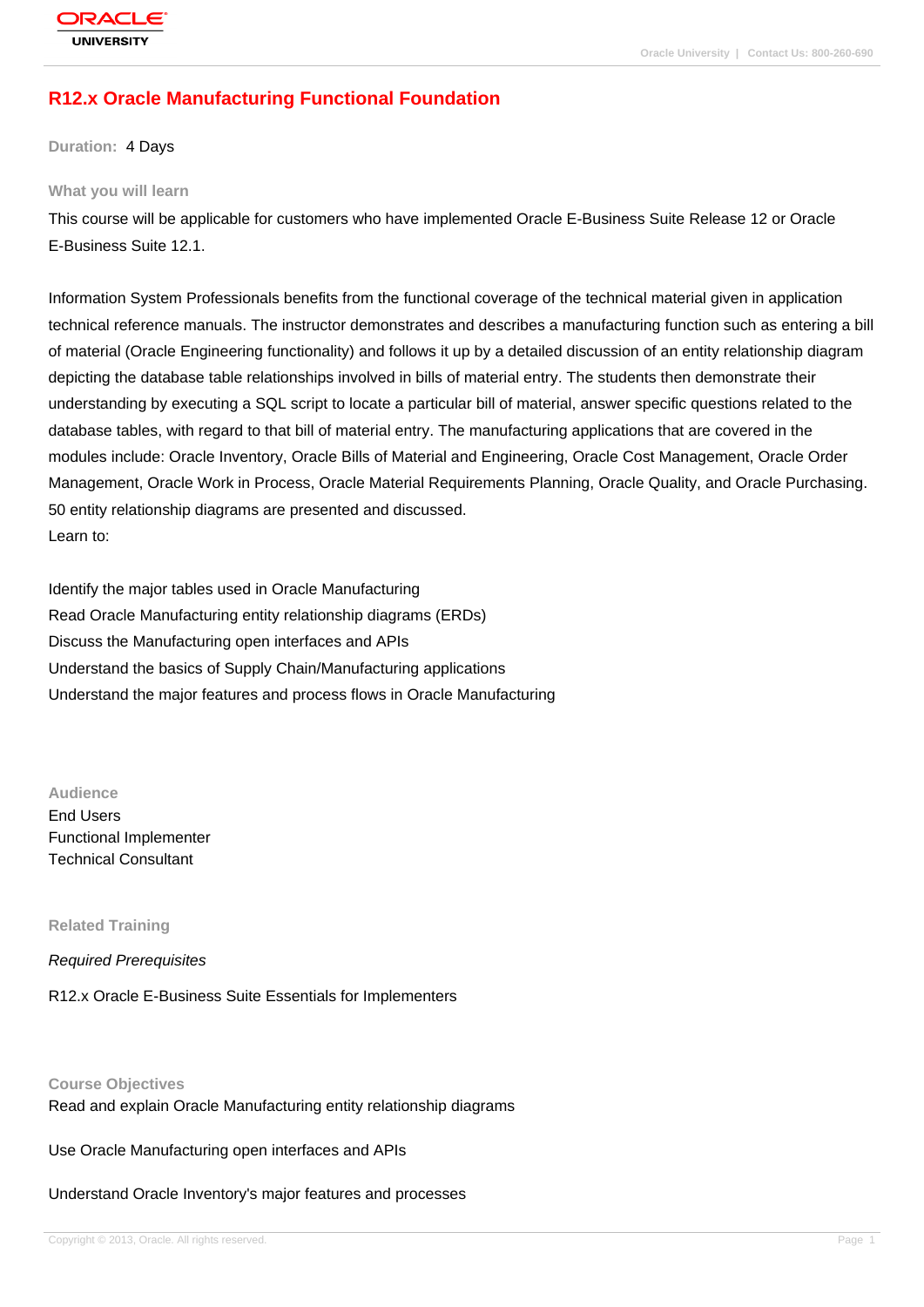Understand Bills of Material and Engineering's major features and processes

Understand Cost Management's major features and processes

Understand Work in Process' major features and processes

Work with Oracle application basics

Understand Order Management's major features and processes

Understand Material Requirements Planning's major features and processes

Understand Purchasing major features and processes

Understand Quality's major features and processes

**Course Topics**

#### **Understanding Application Basics**

Describing the Applications Security Mode Discussing Concurrent Processing Describing Flexfields Describing Alerts Describing Workflows

#### **Understanding Entity Relationship Diagrams and Tables**

Reading ERDs Understanding Custom Programs in Oracle Setting Up Responsibilities and Users Using Folders and Attachments Defining Flexfields

#### **Understanding Open Interfaces and APIs**

Describing the Open Interface Model Managing Open Interface Processing Discussing Standards for Using Open Interfaces

#### **Understanding Oracle Inventory**

Discussing Inventory Structure Describing Inventory Major Features and Functions Identifying Major Tables Used in Oracle Inventory Reading Oracle Inventory ERDs Discussing Open Interfaces and APIs for Oracle Inventory

#### **Understanding Oracle Bills of Material and Engineering**

Discussing Bill of Material Structures, Resources, Departments, and Routings Understanding Engineering Change Control Identifying the Major Tables Used in Oracle Bills of Material and Engineering Reading Oracle Bills of Material and Engineering ERDs Discussing Open Interfaces and APIs for Oracle Bills of Material and Engineering